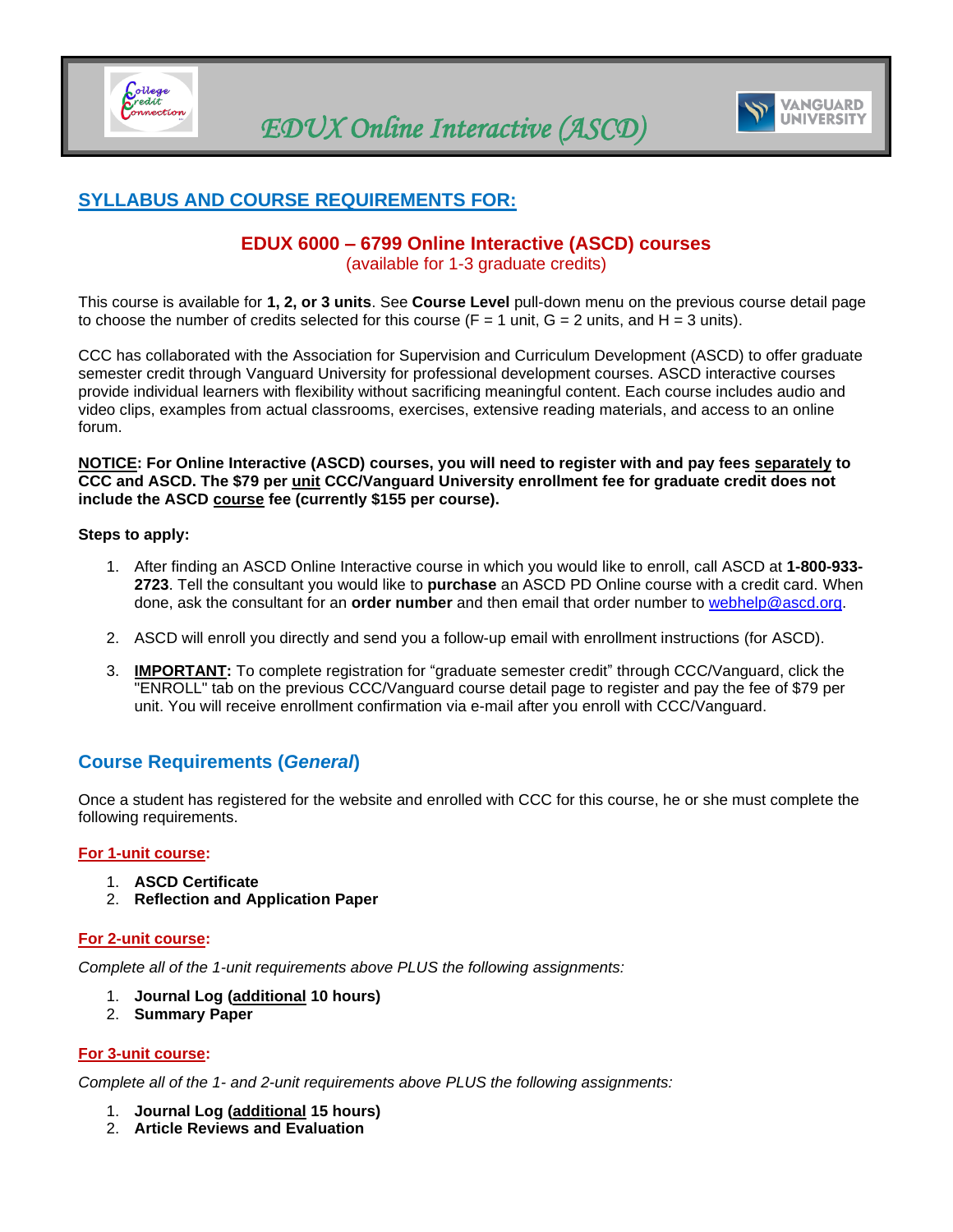### **Course Requirements (***Detailed***)**

Once a student has enrolled with CCC/VU for this course, he or she must complete the following requirements.

#### **Requirements for 1-unit course:**

- **1. ASCD Certificate:** After you have fulfilled all of the "ASCD" course requirements, ASCD will provide you with an electronic "Certificate of Completion" displaying your name, course title, and date of course completion. After you receive your Certificate of Completion from ASCD, submit a copy of the certificate to CCC in the **Course Workshop** tab of your personal folder (see *[Submitting Coursework](#page-1-0)* details below). Each ASCD course completed is equivalent to 20 professional development clock hours.
- **2. Reflection and Application:** Use the **reflection guiding questions** provided to assess your professional development activities and explain your goals for improving classroom instruction or school leadership, including how your classroom and/or leadership practice may be enhanced. Participants must submit a reflection and application assignment that meets the standard and quality of a graduate-level paper.

#### **Requirements for 2-unit course:**

*Complete the 1-unit requirements above PLUS the following assignments:*

- **1. Journal Log:** List the hours for your ASCD coursework and professional development activities in your Journal Log to meet the required **30 hours** of active instructional learning, applications or implementations.
	- Each ASCD course completed equals **20 professional development clock hours**. Therefore, an **additional 10 hours** of active instructional learning activities must be included in the Journal Log to equal a total of 30 hours*. To see [examples](#page-2-0) of learning activities that may be used to meet the requirement for additional Journal Log hours, [click here.](#page-2-0)*
	- Activities and hours entered in the Journal Log must be separate from and in addition to the time required to complete (write) homework assignments listed for this course (i.e., Reflection and Application Paper; Articles Reviews and Evaluation).
- **2. Summary Paper:** Use the **summary guiding questions** provided to describe the professional development activities in which you participated and submit the assignment in the **Course Workshop** tab of your personal folder (see *[Submitting Coursework](#page-1-0)* details below).

#### **Requirements for 3-unit course:**

*Complete the 1-unit and 2-unit requirements above PLUS the following assignments:*

- **1. Journal Log:** List the hours for your ASCD coursework and professional development activities in your Journal Log to meet the required **45 hours** of active instructional learning, applications or implementations.
	- Each ASCD course completed equals **20 professional development clock hours**. Therefore, an **additional 25 hours** of active instructional learning activities must be included in the Journal Log to equal a total of 45 hours*. To see [examples](#page-2-0) of learning activities that may be used to meet the requirement for additional Journal Log hours, [click here.](#page-2-0)*
	- Activities and hours entered in the Journal Log must be separate from and in addition to the time required to complete (write) homework assignments listed for this course (i.e., Reflection and Application Paper; Articles Reviews and Evaluation).
- **2. Article Reviews and Evaluation:** Read two educational articles that pertain to the professional development activities in which you participated. Select articles from a provided educational database and write a response to the **article review guiding questions** provided. The assignment must meet the standard and quality of graduate-level work.

#### [Back to Top](#page-0-0)

### <span id="page-1-0"></span>**Submitting Coursework**

Upon enrolling for this course, templates for online assignments will be available for you to download in the **Course Workshop** tab of your personal folder (see **TRACK YOUR PROGRESS** located at the top right side of each CCC